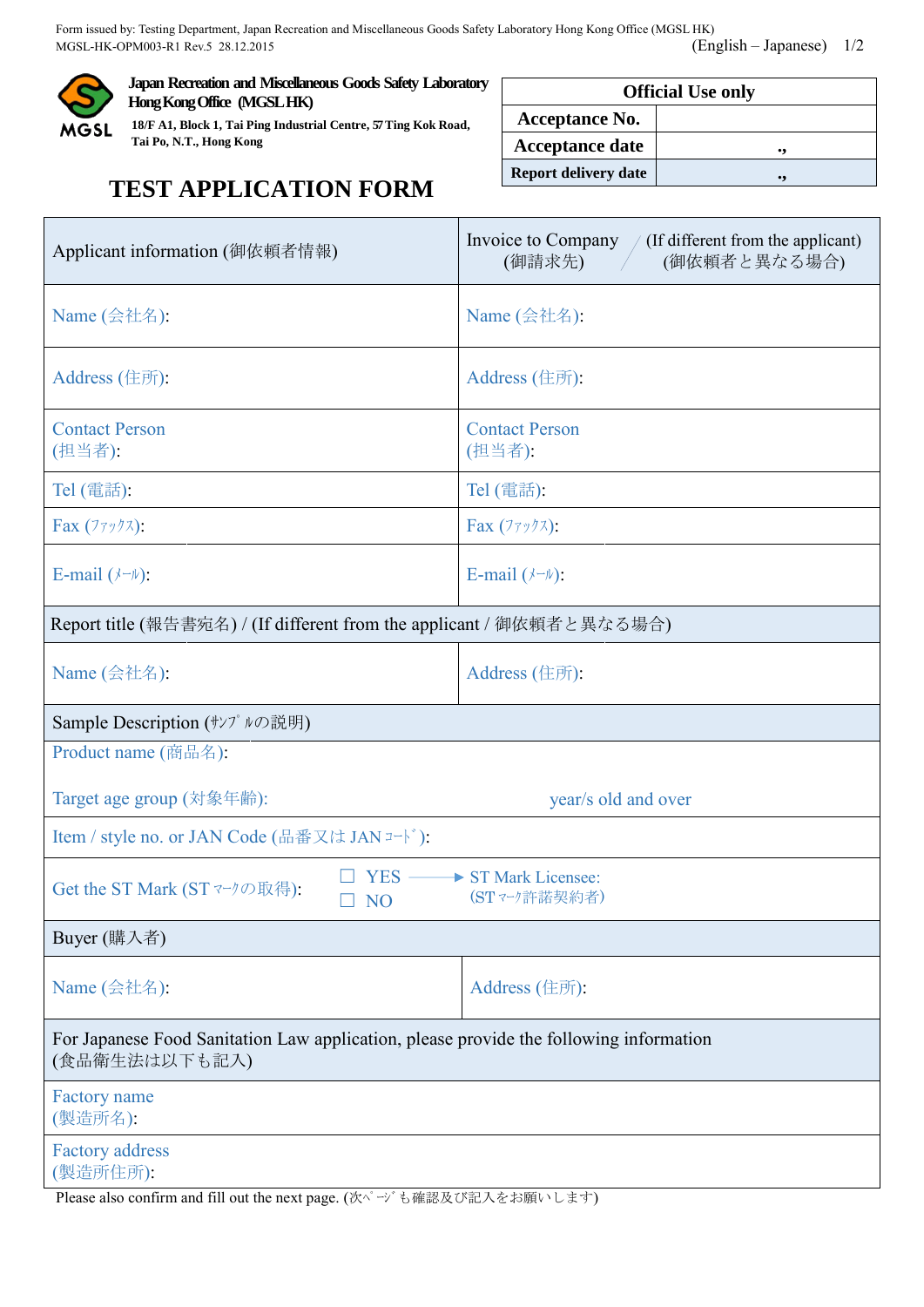Form issued by: Testing Department, Japan Recreation and Miscellaneous Goods Safety Laboratory Hong Kong Office (MGSL HK) MGSL-HK-OPM003-R1 Rev.5 28.12.2015 (English – Japanese) 2/2

| Test(s) request (テストリクエスト) / (Please check appropriate boxes / 依頼するテスト項目の口をチェックしてください)                                                                                                                                                                                                                                                                                                                                                                                                            |                                                                                                                                                                                                            |                                                                                                                                                                                                                                                                                                     |                                                                                                                                                             |  |  |
|---------------------------------------------------------------------------------------------------------------------------------------------------------------------------------------------------------------------------------------------------------------------------------------------------------------------------------------------------------------------------------------------------------------------------------------------------------------------------------------------------|------------------------------------------------------------------------------------------------------------------------------------------------------------------------------------------------------------|-----------------------------------------------------------------------------------------------------------------------------------------------------------------------------------------------------------------------------------------------------------------------------------------------------|-------------------------------------------------------------------------------------------------------------------------------------------------------------|--|--|
| <b>Safety Toy</b><br>Part 3<br>(ST 基準 -<br>第3部)<br>$\square$ *FULL TEST<br>*If you check here all<br>necessary test items<br>would be conducted                                                                                                                                                                                                                                                                                                                                                   | $\Box$ 1.1 Coloring matters<br>(着色料)<br>$\square$ 1.2 PVC, PE<br>$\Box$ 1.3 Decalcomania, Folded<br>Papers and Rubber-<br>made toys (うつし絵、<br>折り紙、ゴム)<br>$\Box$ 1.4 Vinyl chloride resin<br>coating (塩ビ塗装) | □1.5 Paint coating (塗装)<br>$\Box$ 1.6 Formaldehyde<br>(ホルムアルテ ゙ヒト ゙)<br>$\Box$ 1.7 Soap bubble solution<br>(シャボン玉液)<br>$\Box$ 1.8 Ink and the related<br>graphic instruments<br>(書画用品に使用されている<br>インク類)<br>※1.12 Please assure you are not adopting any harmful things as the manufacturing material | $\Box$ 1.9 Phthalate compound<br>(フタル酸エステル類)<br>$\Box$ 1.10 Rubber pacifiers<br>(ゴム製おしゃぶり)<br>$\Box$ 1.11 Metals used for toy<br>(玩具に用いられた金属)               |  |  |
| Japanese<br>Food<br>Sanitation<br>Law for Toy<br>(食品衛生法おもちゃ)<br>$\square$ *FULL TEST<br>*If you check here all<br>necessary test items<br>would be conducted                                                                                                                                                                                                                                                                                                                                      | Coloring matters ( $\# \oplus \#$ )<br>Coating film<br>(おもちゃの塗膜)<br>$\Box$ Parts (except coating film)<br>mainly manufactured by<br>polyethylene (PE)<br>「ポリエチレンを主体とする材料を用い<br>て製造された部分(塗膜を除く)]            | $\Box$ Parts (except coating film)<br>mainly manufactured by<br>polyvinyl chloride (PVC)<br>「ポリ塩化ビニルを主体とする材料を<br>用いて製造された部分(塗膜を除<br>$\langle$ )]<br>$\Box$ Coating film coated by<br>polyvinyl chloride (PVC)<br>(ポリ塩化ビニル塗膜)                                                                        | Phthalate compound<br>ш<br>(フタル酸エステル類)<br>□ Decal (うつし絵)<br>Origami (折り紙)<br>Rubber pacifier<br>(ゴム製おしゃぶり)<br>$\Box$ Metal accessories toy<br>(金属製アクセサリー玩具) |  |  |
| Other test<br>(その他)                                                                                                                                                                                                                                                                                                                                                                                                                                                                               | *Please specify:                                                                                                                                                                                           |                                                                                                                                                                                                                                                                                                     |                                                                                                                                                             |  |  |
| Remarks<br>(備考)                                                                                                                                                                                                                                                                                                                                                                                                                                                                                   | *Please specify:                                                                                                                                                                                           |                                                                                                                                                                                                                                                                                                     |                                                                                                                                                             |  |  |
| Other languages<br>Japanese test report (Extra surcharge $&$ test days)<br>report<br>Chinese test report (Extra surcharge $&$ test days)<br>(その他言語)                                                                                                                                                                                                                                                                                                                                               |                                                                                                                                                                                                            |                                                                                                                                                                                                                                                                                                     |                                                                                                                                                             |  |  |
| Service request<br>(納期)                                                                                                                                                                                                                                                                                                                                                                                                                                                                           | Regular $(\n\text{#}\n\#) / (5 \text{ business days})$<br>Express (特急) / (3 business days, 50% surcharge)                                                                                                  |                                                                                                                                                                                                                                                                                                     |                                                                                                                                                             |  |  |
| If additional part or material is found during breakdown, additional test(s) and days are imposed.<br>(試験中、検査に必要な材料が見つかった場合、追加試験と追加日程が掛かります。)                                                                                                                                                                                                                                                                                                                                                     |                                                                                                                                                                                                            |                                                                                                                                                                                                                                                                                                     |                                                                                                                                                             |  |  |
| Test report sent to (報告書送付先)<br>Applicant<br>Others (please specify):<br>$\Box$                                                                                                                                                                                                                                                                                                                                                                                                                   |                                                                                                                                                                                                            |                                                                                                                                                                                                                                                                                                     |                                                                                                                                                             |  |  |
|                                                                                                                                                                                                                                                                                                                                                                                                                                                                                                   | Test report sent by (報告書送付方法)                                                                                                                                                                              | $\Box$ #Others (please specify):<br>E-mail                                                                                                                                                                                                                                                          |                                                                                                                                                             |  |  |
| Disposed by MGSL (free of charge)<br>Remaining sample (試験後の試料)<br><i>k</i> Return at your costs:                                                                                                                                                                                                                                                                                                                                                                                                  |                                                                                                                                                                                                            |                                                                                                                                                                                                                                                                                                     |                                                                                                                                                             |  |  |
| #Service charge maybe applied in accordance with the weight and size of sample and postal matters<br>Term and Conditions of services<br>We hereby declare the trueness and correctness of the above information, application for the above tests/inspection and agreement that all tests/inspection will be carried<br>out to MCSL scale of charges as set forth in its latest price list/quotation (unless otherwise agreed by MCSL in prior writing). This document is issued by the primary of |                                                                                                                                                                                                            |                                                                                                                                                                                                                                                                                                     |                                                                                                                                                             |  |  |

out to MGSL scale of charges as set forth in its latest price list/quotation (unless otherwise agreed by MGSL in prior writing). This document is issued by the primary of MGSL and Conditions of Testing and Inspection Services. It is prohibit to reproduce this document except for full or written approval by MGSL.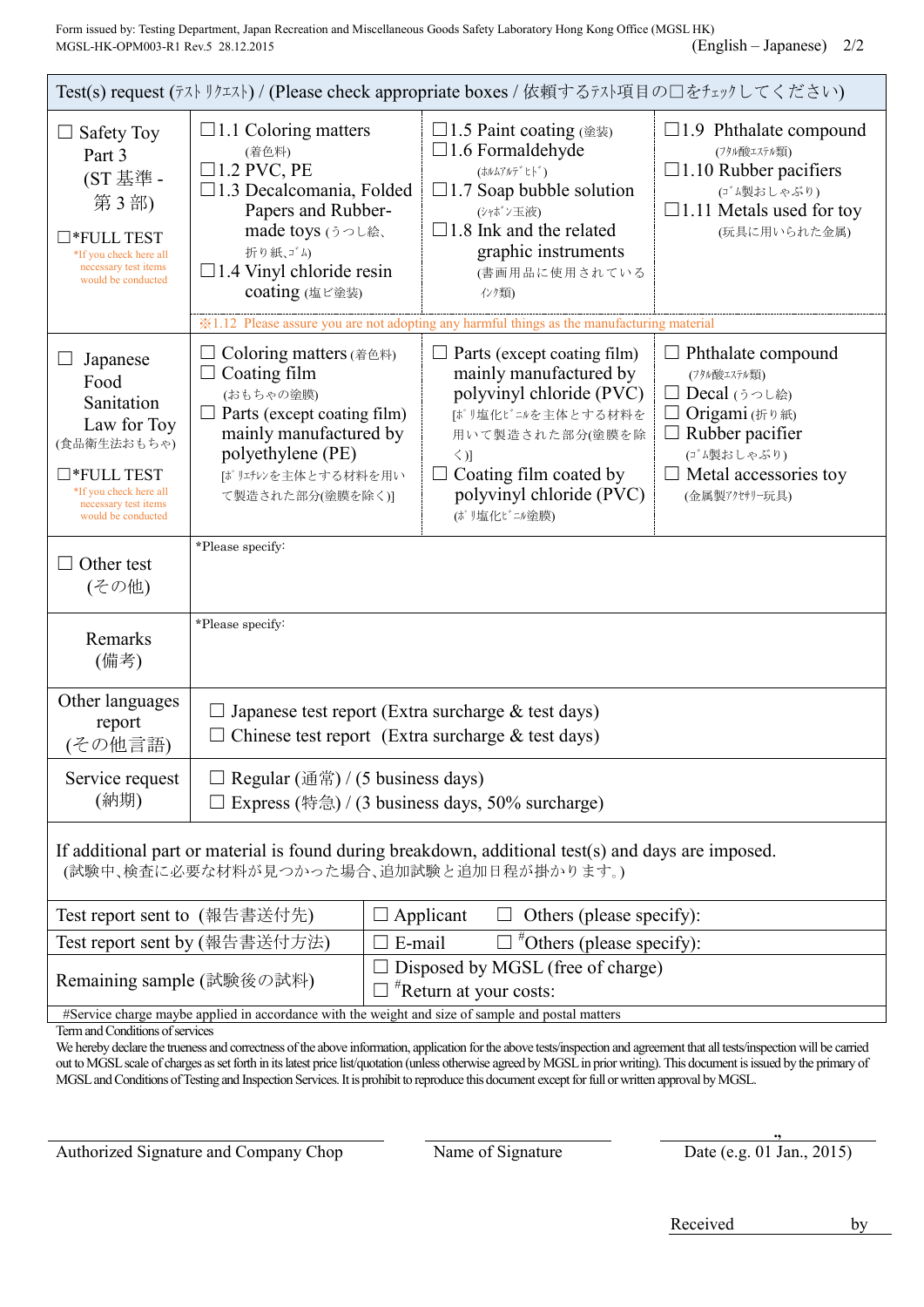

**Japan Recreation and Miscellaneous Goods Safety Laboratory Hong Kong Office (MGSL HK)**

**18/F A1, Block 1, Tai Ping Industrial Centre, 57Ting Kok Road, Tai Po, N.T., Hong Kong**

## **Official Use only Acceptance No. Acceptance date ., Report delivery date**  $\vert$ ,

## **TEST APPLICATION FORM**

※ Please fill in the application form in English. (请以英文填写下表)

| Applicant information (申请者资料)                                                                                   | Invoice to Company /<br>(If different from the applicant)<br>(发票寄往)<br>(如非申请者) |  |  |  |  |
|-----------------------------------------------------------------------------------------------------------------|--------------------------------------------------------------------------------|--|--|--|--|
| Name (公司名称):                                                                                                    | Name (公司名称):                                                                   |  |  |  |  |
| Address (地址):                                                                                                   | Address (地址):                                                                  |  |  |  |  |
| <b>Contact Person</b><br>(联系人):                                                                                 | <b>Contact Person</b><br>(联系人):                                                |  |  |  |  |
| Tel (电话):                                                                                                       | Tel (电话):                                                                      |  |  |  |  |
| Fax (传真):                                                                                                       | Fax (传真):                                                                      |  |  |  |  |
| E-mail (电邮):                                                                                                    | $E$ -mail $($ 电邮):                                                             |  |  |  |  |
| Report title (报告书上显示地址) / (If different from the applicant / 如非申请者)                                             |                                                                                |  |  |  |  |
| Name (公司名称):                                                                                                    | Address (地址):                                                                  |  |  |  |  |
| Sample Description (样品概要)                                                                                       |                                                                                |  |  |  |  |
| Product name (产品名称):                                                                                            |                                                                                |  |  |  |  |
| Target age group (年龄限制):                                                                                        | year/s old and over (岁及以上)                                                     |  |  |  |  |
| Item / style no. or JAN Code (产品编号或 JAN 码):                                                                     |                                                                                |  |  |  |  |
| <b>YES</b><br>Get the ST Mark (是否要取得 ST 标志):<br>N <sub>O</sub>                                                  | <b>ST Mark Licensee:</b><br>(ST标志认可持牌人或机构)                                     |  |  |  |  |
| Buyer $(\overline{\mathcal{K}})$                                                                                |                                                                                |  |  |  |  |
| Name (公司名称):                                                                                                    | Address (地址):                                                                  |  |  |  |  |
| For Japanese Food Sanitation Law application, please provide the following information<br>(日本食品卫生法的申请者,请填写以下资料) |                                                                                |  |  |  |  |
| Factory name<br>(制造厂名称):                                                                                        |                                                                                |  |  |  |  |
| <b>Factory address</b><br>(制造厂地址):                                                                              |                                                                                |  |  |  |  |
| Please also confirm and fill out the next page. (请填写下页)                                                         |                                                                                |  |  |  |  |